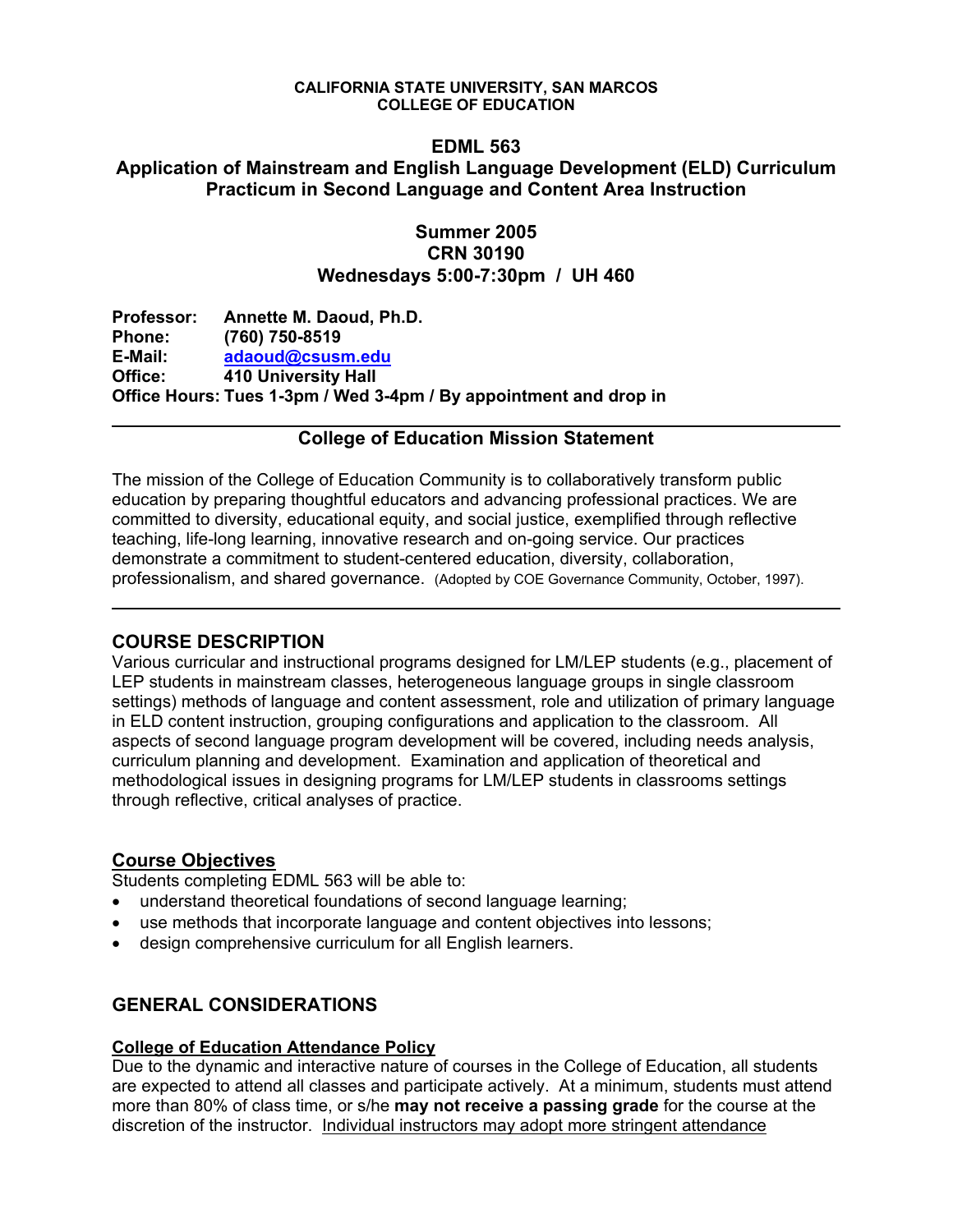requirements. Should the student have extenuating circumstances, s/he should contact the instructor as soon as possible. (*Adopted by the COE Governance Community, December, 1997*).

#### **Outcomes and Standards**

The context for, and scope of this course is aligned with standards for the Cross-cultural Language and Academic Development (CLAD) endorsement, as articulated by the California Commission on Teacher Credentialing (CTC), and as approved by the faculty of the College of Education in development of the program approval documents. (Note: As of 2002, the CLAD competencies are collectively referred to as an *Authorization to Teach English Learners*.) Further consideration has been given to the alignment of standards for multicultural education as articulated by the National Council for Accreditation of Teacher Education (NCATE), the Interstate New Teacher Assessment and Support Consortium (INTASC), and the National Board for Professional Teaching Standards (NBPTS). Emphasis is placed on learning outcomes (what you know and can demonstrate) rather than on inputs (putting in "seat time", meeting minimum criteria for assignments, checking off tasks and activities), and how these outcomes correspond to your potential to enhance student learning as a new teacher.

#### **Ability**

Every student has the right to equitable educational consideration and appropriate accommodation. Students having differing ability (mobility, sight, hearing, documented learning challenges, first language/English as a second language) are requested to contact the professor at the earliest opportunity. Every effort will be made to accommodate special need. Students are reminded of the availability of Disabled Student Services, the Writing Center, technology assistance in the computer labs, and other student support services available as part of reasonable accommodation for special needs students.

#### **Academic Honesty**

It is expected that each student will do his or her own work, and contribute equitably to group projects and processes. If there is any question about academic honesty, consult the University Catalog.

#### **Appeals**

Every student has the right to appeal grades, or appeal for redress of grievances incurred in the context of any class. Disputes may be resolved informally with the professor, or through the formal grades appeal process. For the latter, consult Dr. Kelly, Associate Dean.

#### **Students with Disabilities Requiring Reasonable Accommodations**

Students are approved for services through the Disabled Student Services Office (DSS). The DSS Office is located in Craven Hall 5205, and can be contacted by phone at (760) 750-4905 or TTY (760) 750-4909. Students authorized by DSS to receive reasonable accommodations should meet with their instructor during office hours or, in order to ensure confidentiality, in a more private setting.

#### **Required Text:**

Echevarria, J., Vogt, M., and Short, D. (2004). *Making Content Comprehensible for English Language Learners: The SIOP Model, 2nd Edition*. Boston, MA: Allyn and Bacon.

### **Course Requirements:**

#### **SELF DEVELOPED PRACTICUM 80 POINTS**

You are to develop a practicum that will be useful for you in your teaching. When you develop this practicum, also plan a way to be accountable in terms of the time that you spend. For